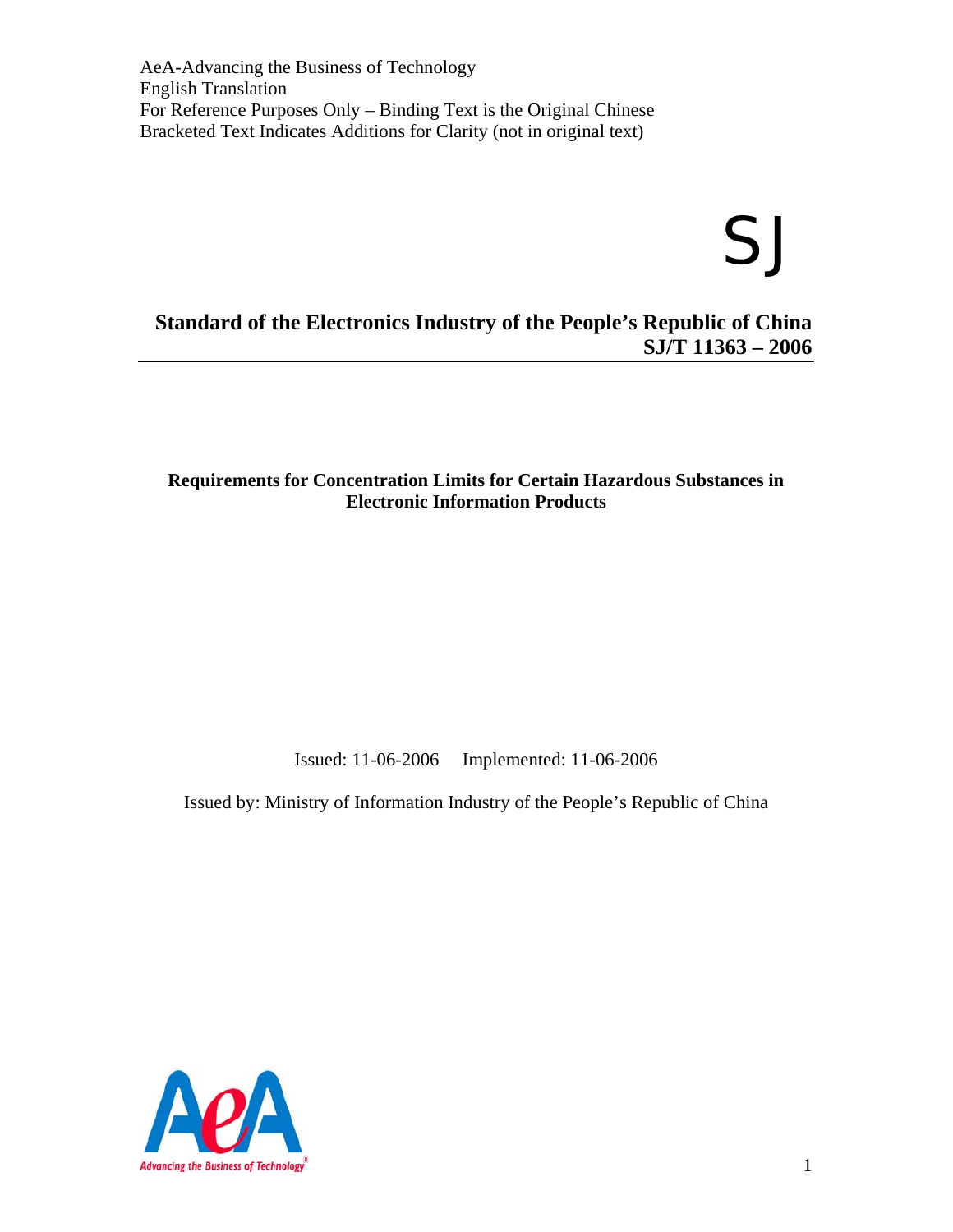SJ/T 11363 – 2006

#### **Preface**

Appendix A of this standard is for informational purposes. This standard is subject to the jurisdiction of China Electronic Standardization Institute. The units that drew up the draft of this standard: The Fifth Research Institute of Electronics of the Ministry of Information Industry. The units that participated in drafting this standard: Please see Appendix A. Major drafters of this standard: Xiaohan Wang and Daojun Luo.

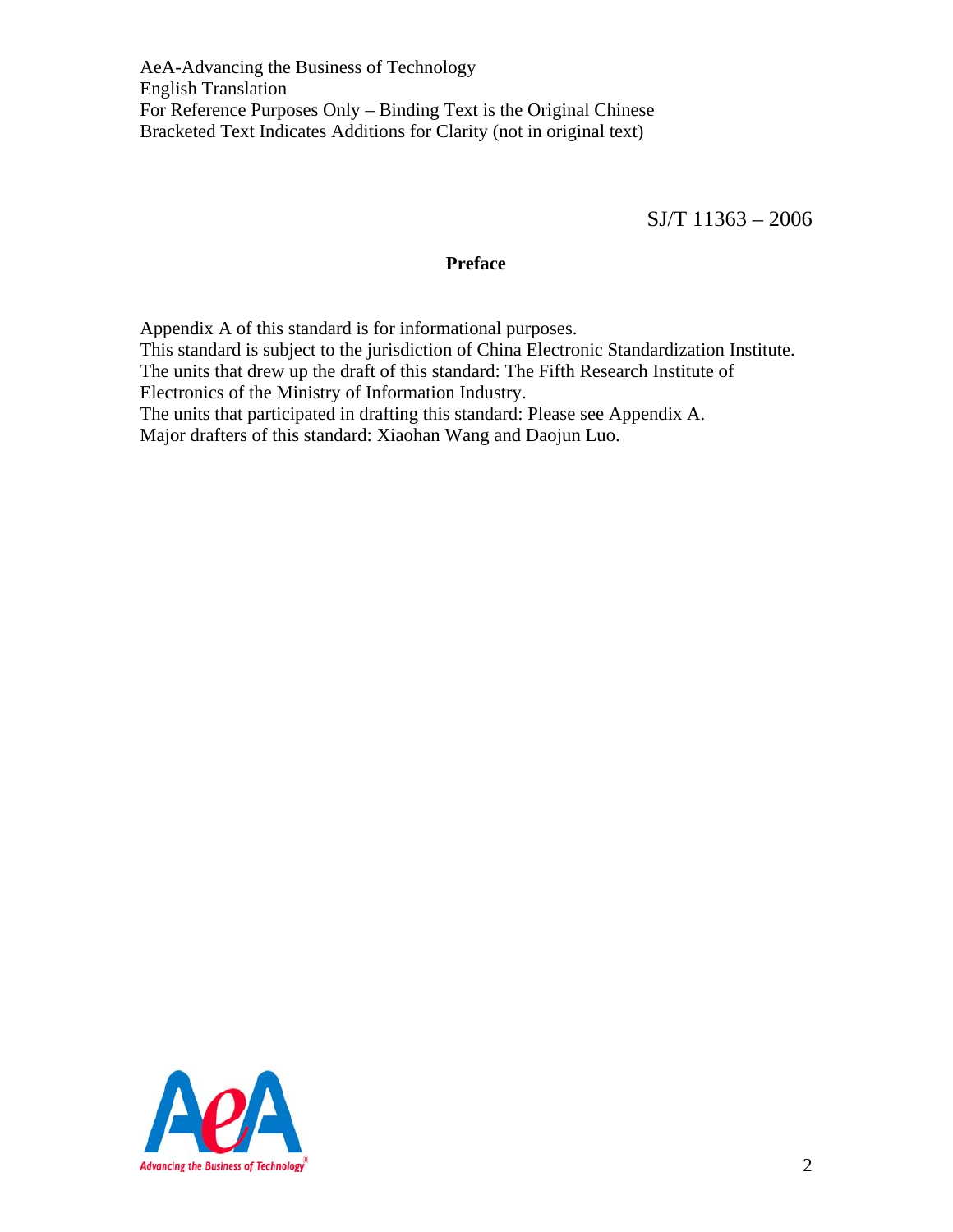SJ/T 11363 – 2006

#### **Introduction**

At present, many electronic information products still contain large quantities of toxic or hazardous substances or elements such as lead, mercury, cadmium, hexavalent chromium, polybrominated biphenyl, polybrominated diphenyl ether, etc., due to functional and technical needs. If these electronic information products that contain hazardous substances are disposed of improperly after they have been discarded, they will not only pollute the environment, but will also result in a waste of resources. As a result, the control of pollution caused by electronic information products with a focus on decreasing and replacing hazardous substances or elements has been brought on the agenda of responsible government departments.

 In order to achieve the goals of conserving resources and protecting the environment, seven agencies of the State Council including the Ministry of Information Industry, based on the principle of "controlling pollution sources and starting from legislation," formulated the *Management Methods for the Control of Pollution by Electronic Information Products* (Ministry of Information Industry, Order No. 39). They utilized legislative means to promote the control of pollution by electronic information products. The goal was to limit or prohibit the use of the above-mentioned six hazardous substances or elements in the research and development, design, production, sale, and import of electronic information products.

 This standard was formulated in order to coordinate with the implementation of the *Management Methods for the Control of Pollution by Electronic Information Products*. This standard takes into consideration the need for producers and importers of electronic information products to control pollution by toxic or hazardous substances from the source, the feasibility of supervising and examining organizations to carry out monitoring or testing, and the requirements of relating to international standards, together with the present status of the industry and the economic and technological feasibility, to formulate reasonable concentration limits for the controlled usage of hazardous substances.

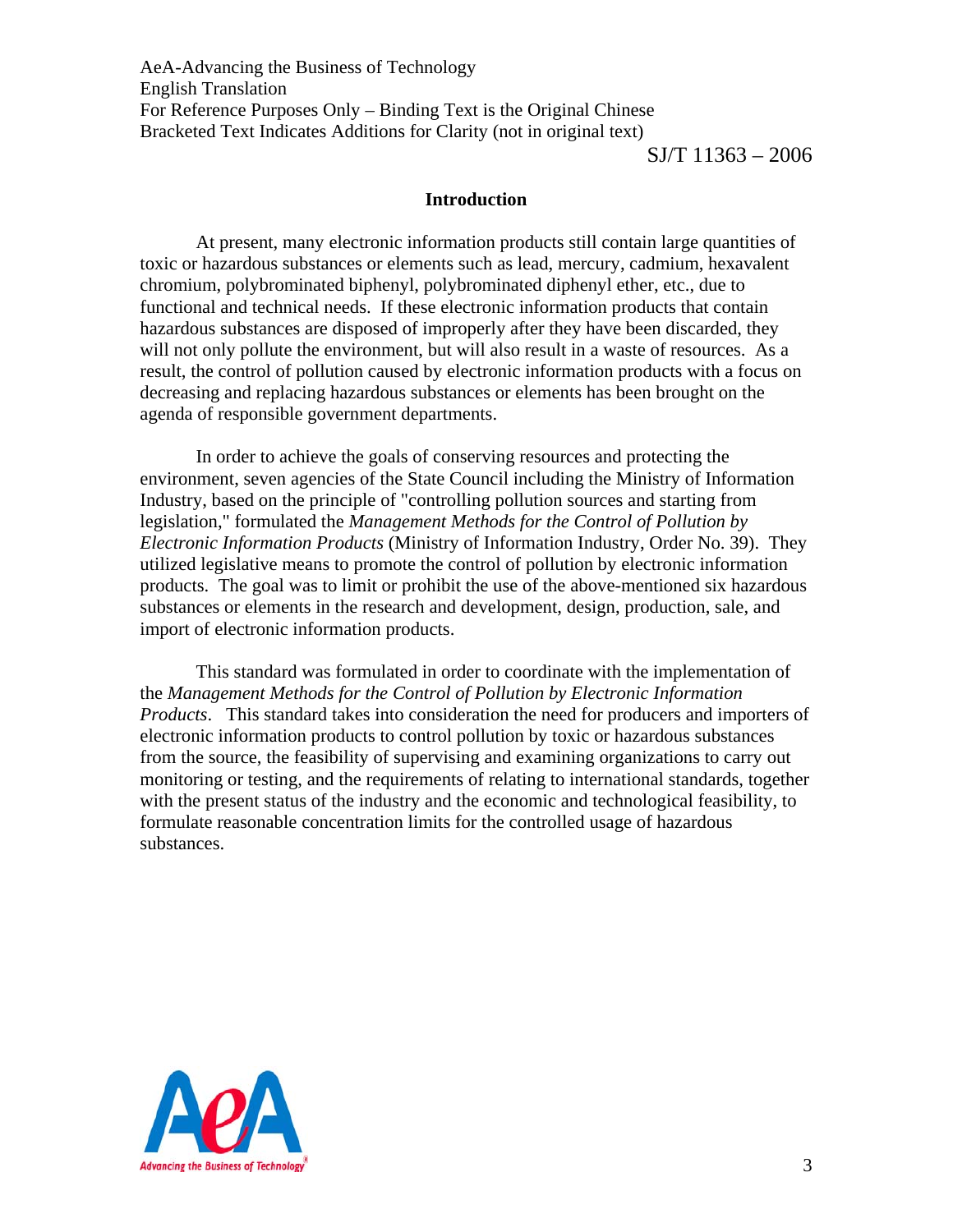$SI/T$  11363 – 2006

## **Requirements for Concentration Limits for Certain Hazardous Substances in Electronic Information Products**

## **1. Scope**

 This standard stipulates the maximum permissible concentrations of hazardous substances in electronic information products. This standard is applicable to electronic information products listed in the Catalog for Priority Pollution Control as set forth in the *Management Methods for the Control of Pollution by Electronic Information Products*.

## **2. Normative Files**

 The clauses included in the following documents and cited in this standard shall become the clauses of this standard. For dated documents that are cited in this standard, none of their subsequent modifications (not including corrections) or amendments shall be applicable to this standard. However, each party to the agreements entered into in accordance with this standard is encouraged to study the possibility of adopting the latest editions of these documents. For all undated documents that are cited in this standard, their latest editions are applicable to this standard.

 SJ/T 11365 – 2006 *Testing Methods for Hazardous Substances in Electronic Information Products*.

## **3. Terms and Definitions**

The following terms and definitions are applicable to this standard.

#### **3.1 Substance**

 This refers to elementary substances or compounds composed of chemical elements that exist in nature.

#### **3.2 Hazardous Substance (HS)**

 This refers to lead, mercury, cadmium, hexavalent chromium, polybrominated biphenyls (PBB), and polybrominated diphenyl ether (PBDE, not including decabromodiphenyl ether).

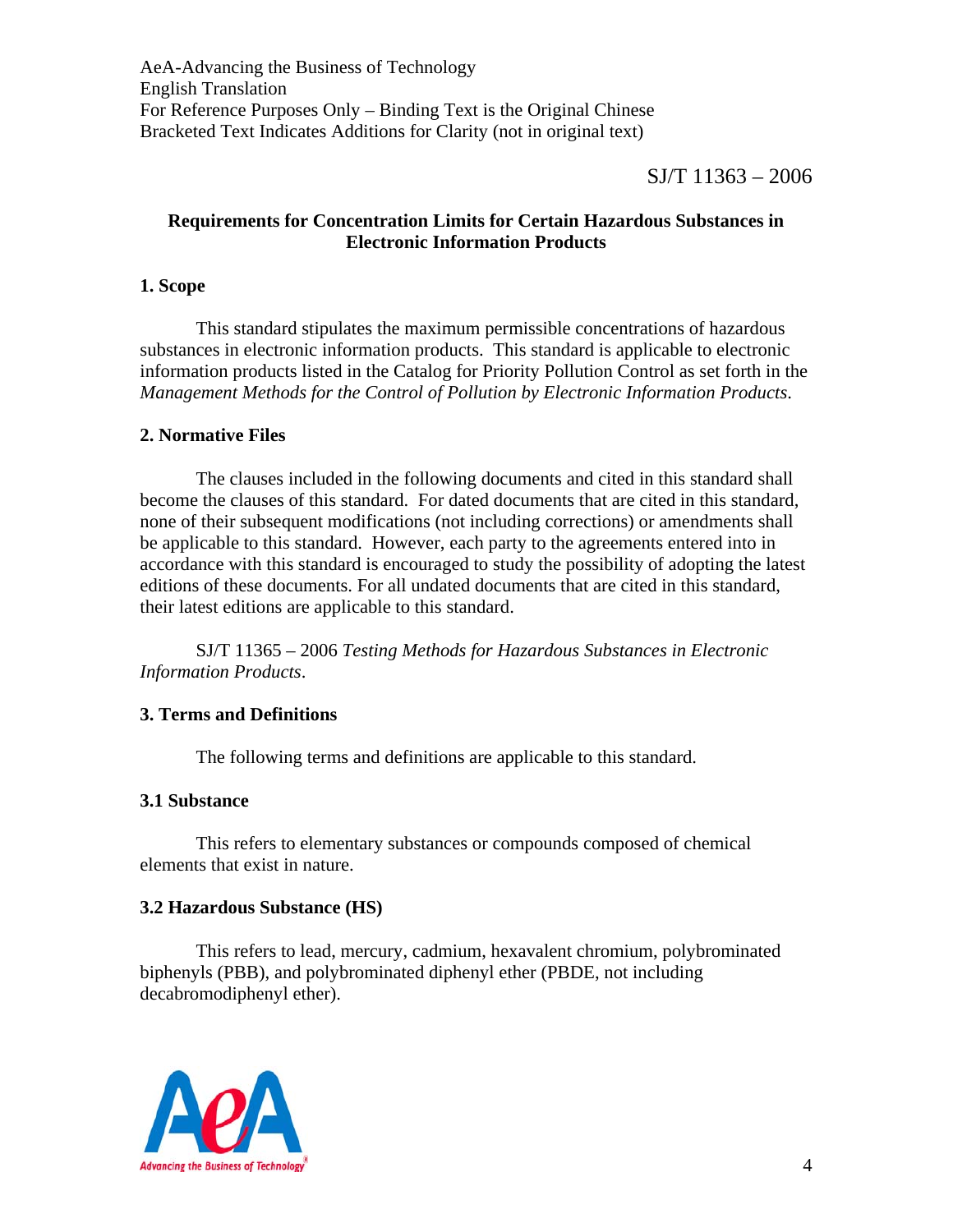$SI/T$  11363 – 2006

#### **3.3 Electronic Information Products (EIP)**

 Electronic information products refer to the products and accessories manufactured with electronic information technology including electronic radar products, electronic communication products, broadcasting and television products, computer products, household electronic appliances, electronic surveying instruments, specialized electronic products, electronic components, electronic application products, and electronic material products.

#### **3.4 Producer**

 This refers to a natural person or legal entity who engages in the production of electronic information products within the territory of the People's Republic of China.

## **3.5 Importer**

This refers to a natural person or legal entity who engages in the importation of electronic information products within the territory of the People's Republic of China.

#### **3.6 Materials**

 This refers to one substance or a mixture of several types of substances such as metal (plating coat, solder alloy, brass), plastic (ABS, nylon, PVC), ceramic (dielectric material), etc.

#### **3.7 Homogeneous Materials**

 This refers to materials that are composed of one or several types of substances with each part being homogeneous.

## **3.8 Adding Hazardous Substances (HS) Intentionally**

 This would constitute adding hazardous substances intentionally when a producer or importer uses hazardous substances in its products so as to reach certain performance indices, meeting one of the following circumstances:

 1) The lead, mercury and cadmium detected with the method stipulated in Chapter 5 of SJ/T  $11365 - 2006$  does not qualify; or

 2) Hexavalent chromium is detected with the method stipulated in Clause 8.1 of  $SJ/T$  11365 – 2006.

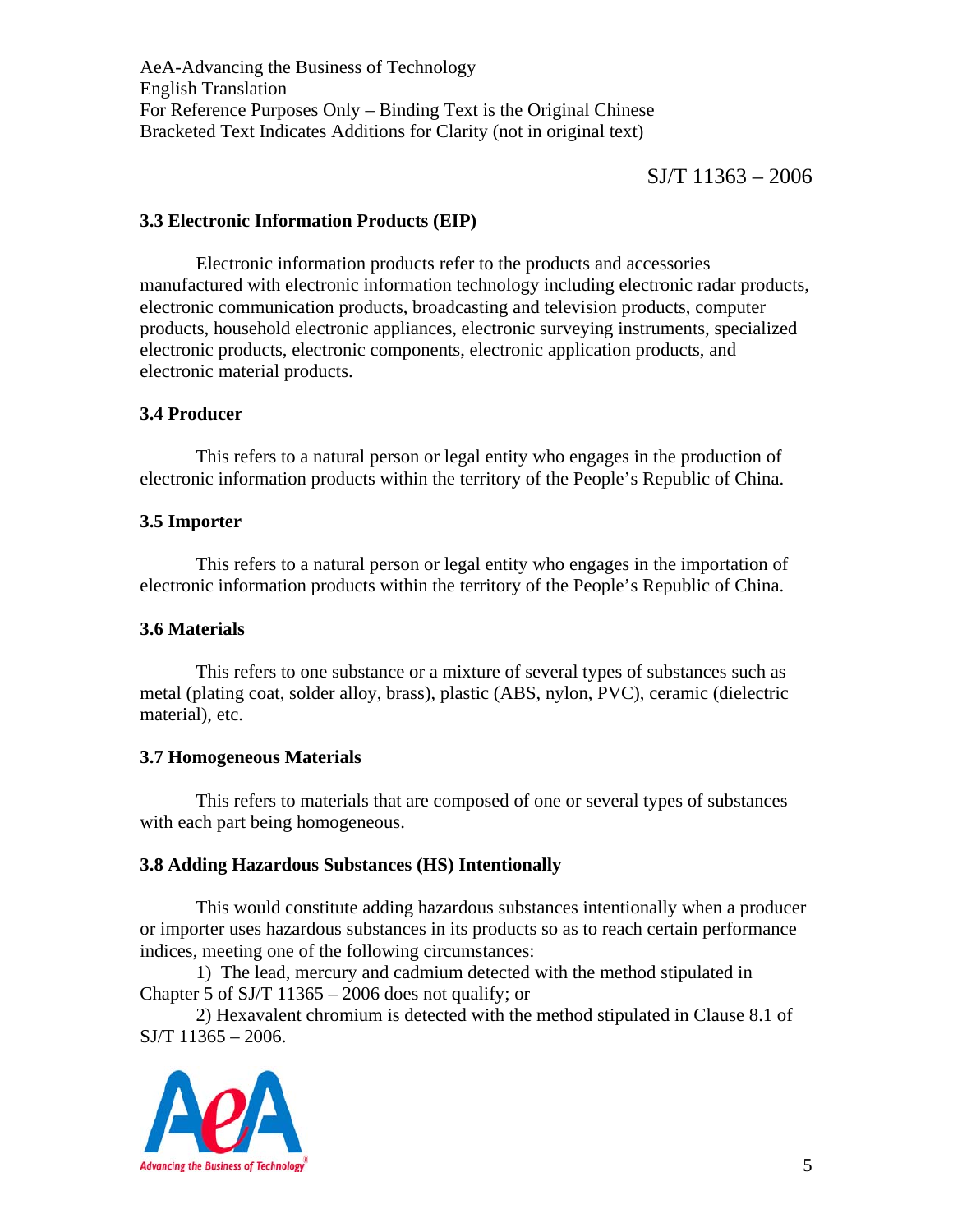#### **3.9 Components**

 This refers to structural units with certain functions or uses in electronic information products such as components, cases, supports, screws, switches, lead wires, etc.

## **3.10 Test Unit**

 This refers to the samples that may be directly provided for quantitative test without being further disassembled mechanically.

#### **4. Requirements**

 Electronic information products are generally composed of parts and materials, while their basic structural units are materials. In order to realize the goal of limiting the use of hazardous substances, we first classify these structural units of the electronic information products in light of Table 1. In case of overlapping or contradictions in the classifications, they should be classified according to the EIP-A/EIP-B/EIP-C sequence, that is, if it can be classified to the category of EIP-A, it is then not desirable to be classified to the category of EIP-B or EIP-C. Each material or part that makes up of the electronic information products shall meet the corresponding technical requirements respectively. See Table 2 for the specific requirements.

| Classification of | Definition of Materials (Unit)                                    |  |
|-------------------|-------------------------------------------------------------------|--|
| Materials (Unit)  |                                                                   |  |
| $EIP-A$           | Each homogeneous material composing EIP                           |  |
| $EIP-B$           | Metallic coating of each part in EIP                              |  |
| EIP-C             | Small components or materials that cannot be further disassembled |  |
|                   | under existing conditions in EIP. They generally refer to the     |  |
|                   | products of equal to or less than 4 mm <sup>3</sup> in size.      |  |

| Table 1 Classification of materials (unit) in EIP |  |  |
|---------------------------------------------------|--|--|
|---------------------------------------------------|--|--|

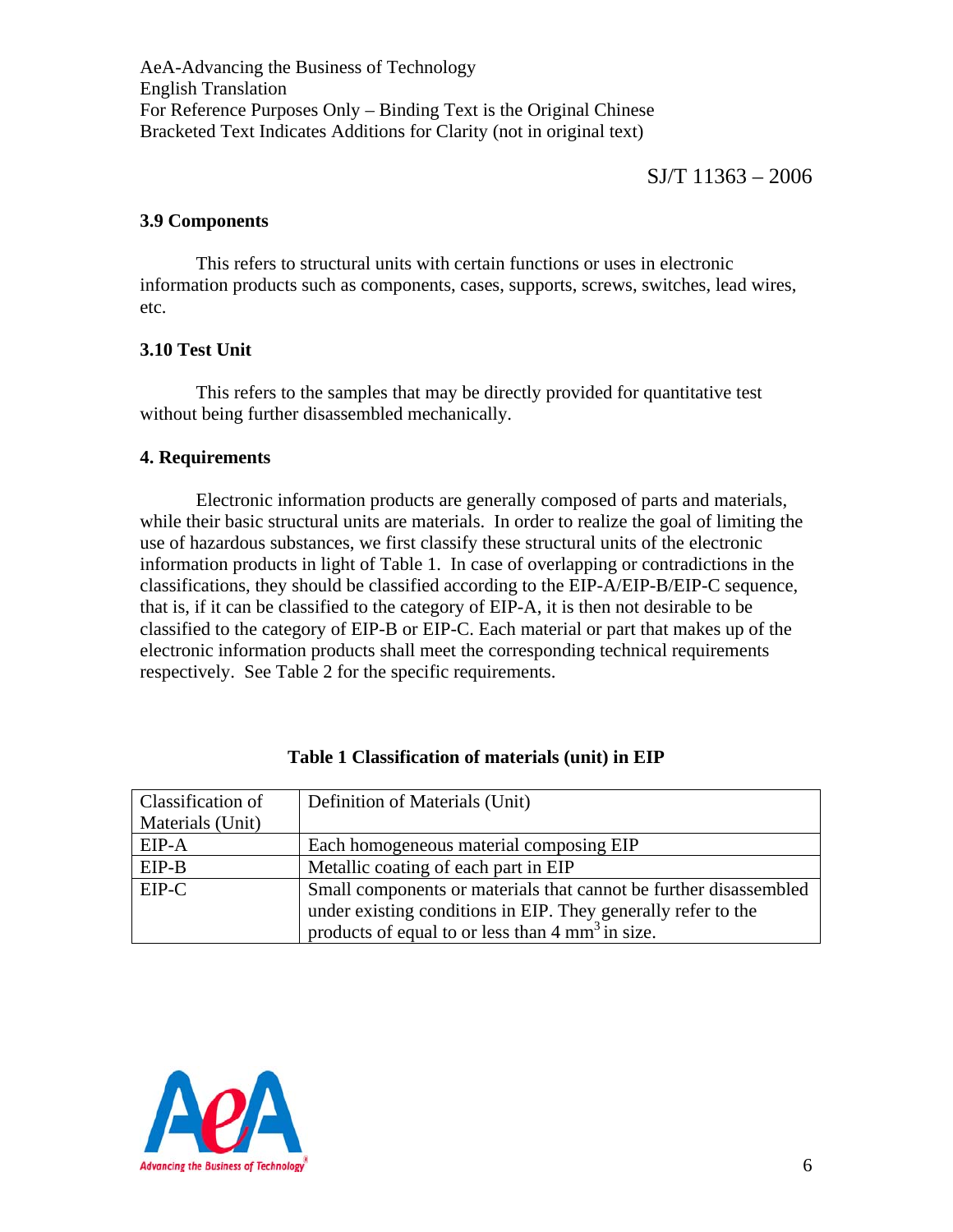SJ/T 11363 – 2006

#### **Table 2 Requirements for concentration limits for toxic or hazardous substances**  Unit is mass fraction

Classification of Materials (Unit) Limit requirements EIP-A The contents of lead, mercury, hexavalent chromium, polybrominated biphenyl, polybrominated diphenyl ether (exclusive of decabromodiphenyl ether) in this category shall not exceed 0.1% and the content of cadmium shall not exceed 0.01%. EIP-B The hazardous substances including lead, mercury, cadmium, hexavalent chromium in this category shall not be added intentionally. EIP-C The contents of lead, mercury, hexavalent chromium, polybrominated biphenyl, polybrominated diphenyl ether (not including decabromodiphenyl ethers) in this category shall not exceed 0.1%, and the contents of cadmium shall not exceed 0.01%.

## **5. Test Rule**

#### **5.1 Test Unit**

 The test unit shall be each structural unit listed in Table 1 that constitutes the electronic information products.

#### **5.2 Test Method**

 Refer to SJ/T 11365 – 2006 for the detailed test method for toxic or hazardous substances in electronic information products.

#### **6. Qualification Evaluation**

 Where the contents of toxic or hazardous substances in all units of the electronic information products satisfy the requirements of Table 2, such electronic information products can be determined as qualified; if any unit does not meet the requirements of Table 2, they shall be judged as unqualified.

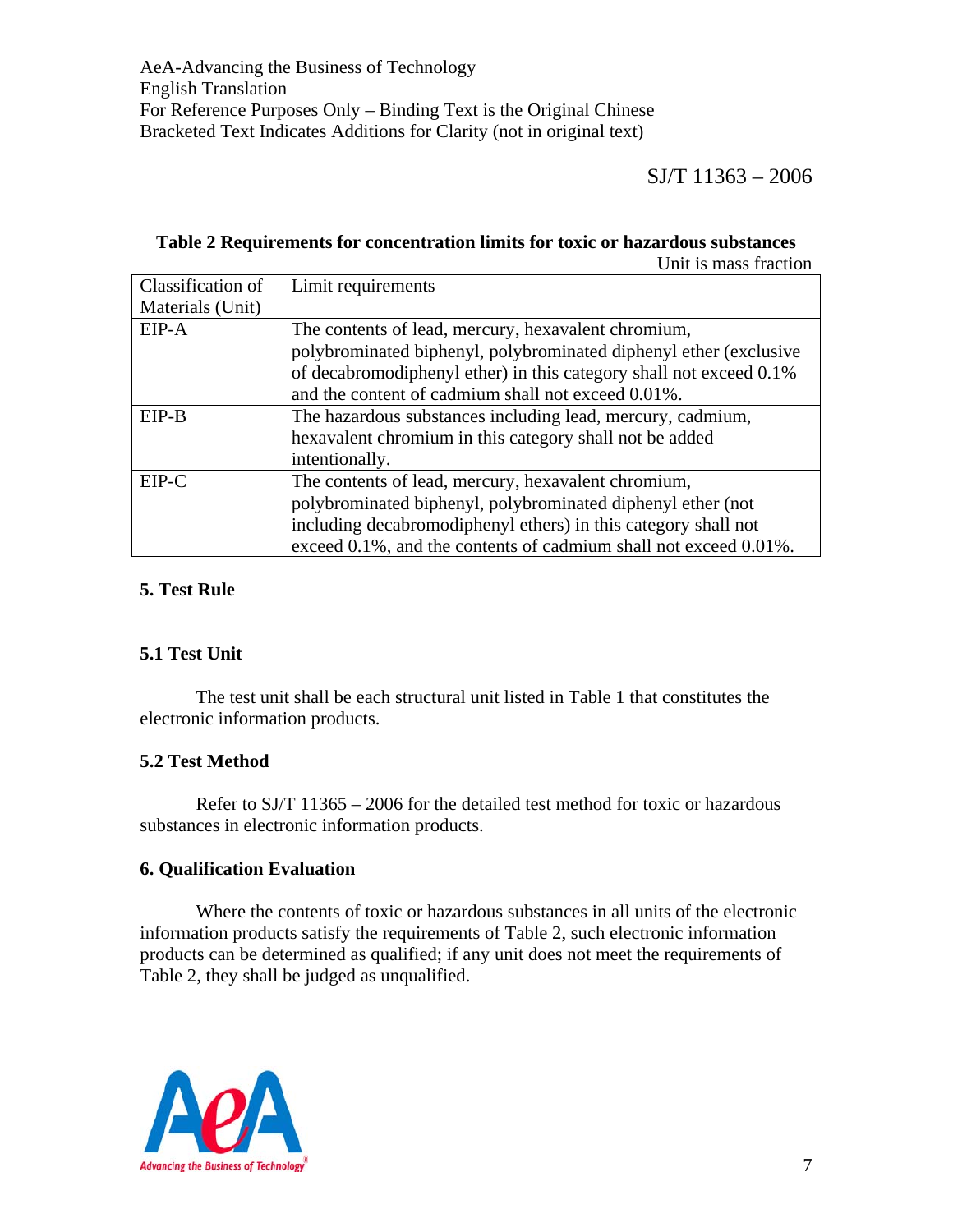SJ/T 11363 – 2006

#### Appendix A

#### **List of Units Participating in the Drafting of This Standard**

#### **(For Information Purposes)**

(Listed according to the sequence in the pinyin [system] of the first letter of each name, and not intended to represent ranking) Ericsson (China) Co., Ltd. Epson (China) Co., Ltd. Agilent Science and Technology Limited Beijing Dabo Great Wall Solder Co., Ltd. Pony Lab for Physical and Chemical Analysis Beijing Rayleigh Analytical Instrument Corp. Beijing Capitel Nokia Mobile Technology Co., Ltd. AMD Semiconductor (China) Co., Ltd. Dell (China) Co., Ltd. Toto (China) Co., Ltd. Founder Technology Group Corp. Philips (China) Investment Co., Ltd. Fujian Electronic Products Supervision and Inspection Institute Central Iron and Steel Research Institute Guangzhou Research Institute of Nonferrous Metals International Business Machines (IBM) China Limited Haier Group Technology Research and Development Center Huawei Technologies Co., Ltd. Huizhou TCL Computer Technology Co., Ltd. Canon (China) Co., Ltd. Jiangsu Electronic Products Supervision and Testing Institute BOE Technology Group Co., Ltd. Lucent Technologies (China) Co., Ltd. Lenovo (Beijing) Co., Ltd. Motorola (China) Electronics Co., Ltd. Qingdao Hisense Group Tsinghua University School of Materials Science and Engineering NEC (China) Co., Ltd. Hitachi (China) Co., Ltd. Shanghai Branch Samsung Electronics (Beijing) Technological Services Co., Ltd. Alcatel Shanghai Bell Co., Ltd. SVA (Group) Co., Ltd. Intertek Testing Services Ltd. Shanghai